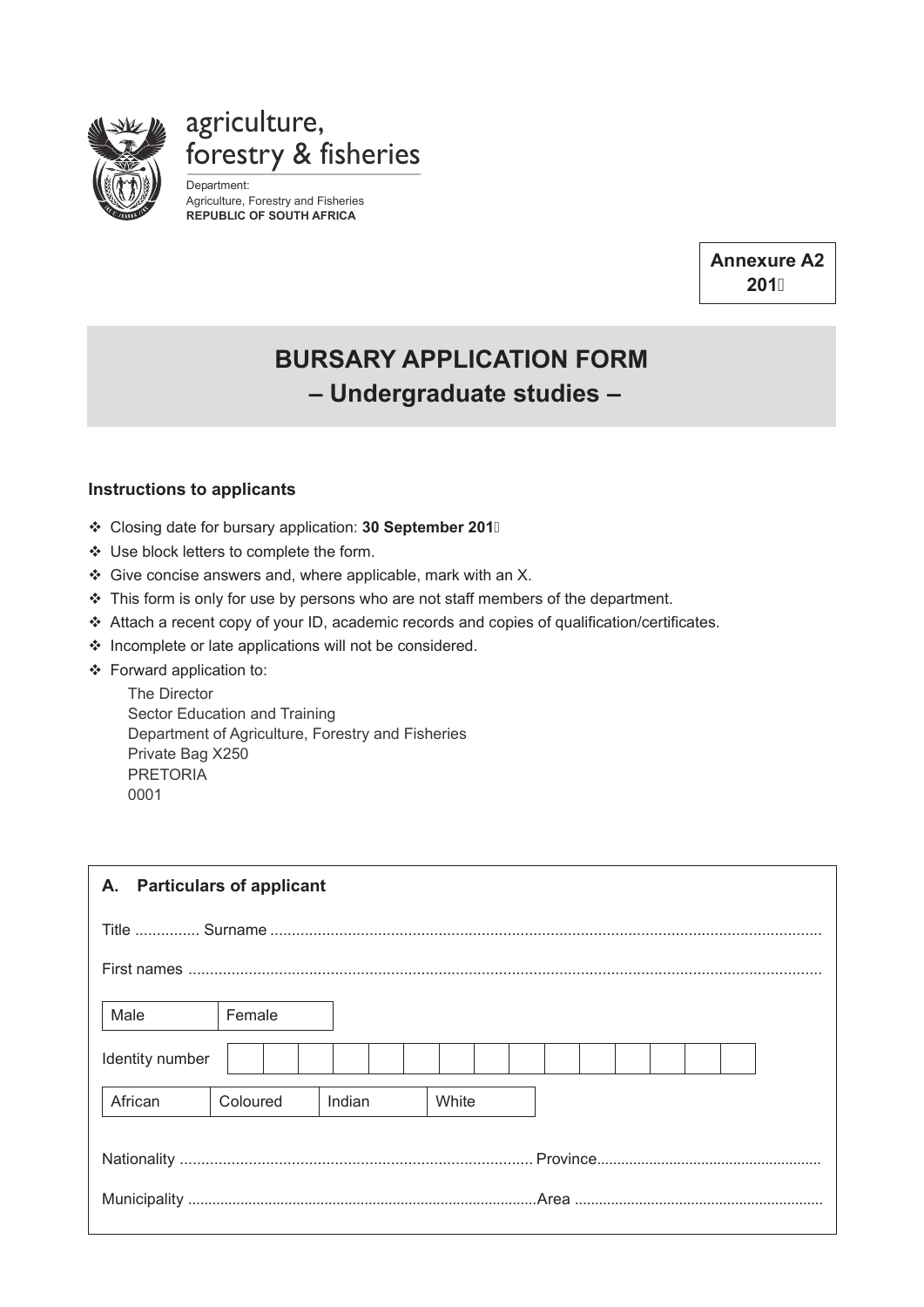| <b>Disability</b>                                                                      | Yes    | No.     |  |                            |   |           |                     |  |
|----------------------------------------------------------------------------------------|--------|---------|--|----------------------------|---|-----------|---------------------|--|
|                                                                                        |        |         |  |                            |   |           |                     |  |
|                                                                                        |        |         |  |                            |   |           |                     |  |
| Postal address                                                                         |        |         |  | <b>Residential address</b> |   |           |                     |  |
|                                                                                        |        |         |  |                            |   |           |                     |  |
|                                                                                        |        |         |  |                            |   |           |                     |  |
|                                                                                        |        |         |  |                            |   |           |                     |  |
| Postcode                                                                               |        |         |  | Postcode                   |   |           |                     |  |
|                                                                                        |        |         |  |                            |   |           |                     |  |
|                                                                                        |        |         |  |                            |   |           |                     |  |
|                                                                                        |        |         |  |                            |   |           |                     |  |
|                                                                                        |        |         |  |                            |   |           |                     |  |
| High school information (Compulsary for all applicants)<br>В.                          |        |         |  |                            |   |           |                     |  |
|                                                                                        |        |         |  |                            |   |           |                     |  |
| Type of school                                                                         | Public | Private |  |                            |   |           |                     |  |
| If PUBLIC, indicate quintile rating<br>$\mathbf{1}$<br>2                               |        |         |  | 4                          | 5 |           |                     |  |
| Principal's signature and school stamp is only applicable to current grade 12 learners |        |         |  |                            |   |           |                     |  |
| Highest grade passed<br>Grade 12                                                       |        |         |  |                            |   |           |                     |  |
| Grade 11<br>Subjects (List them)                                                       |        |         |  |                            |   | Marks / % | Level               |  |
|                                                                                        |        |         |  |                            |   |           | .                   |  |
|                                                                                        |        |         |  |                            |   |           | .                   |  |
|                                                                                        |        |         |  |                            |   |           |                     |  |
|                                                                                        |        |         |  |                            |   |           |                     |  |
|                                                                                        |        |         |  |                            |   |           |                     |  |
|                                                                                        |        |         |  |                            |   |           |                     |  |
|                                                                                        |        |         |  |                            |   |           | <b>SCHOOL STAMP</b> |  |
| Principal's signature                                                                  |        |         |  |                            |   |           |                     |  |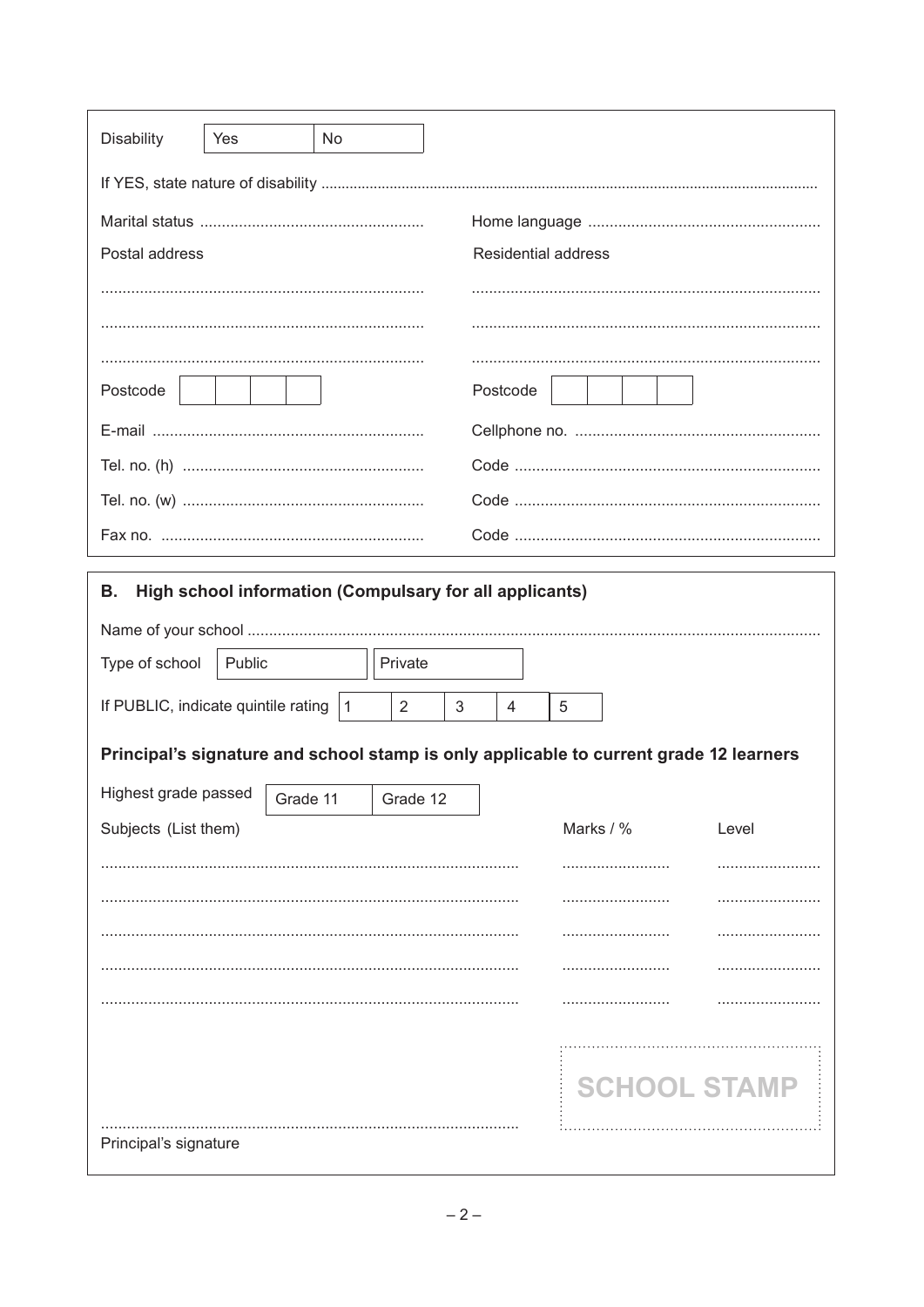| <b>Fields of studies</b>                                       |   |   | <b>Cross ONLY one</b><br>field of study [X] |   |   |   |
|----------------------------------------------------------------|---|---|---------------------------------------------|---|---|---|
| B.Sc. Bioresource Engineering (Agricultural Engineering)<br>1. |   |   |                                             |   |   |   |
| Bachelor of Veterinary Science (B.V.Sc.)<br>2.                 |   |   |                                             |   |   |   |
| B.Sc. Viticulture and Oenology<br>3.                           |   |   |                                             |   |   |   |
| <b>B.Sc. Entomology</b><br>4.                                  |   |   |                                             |   |   |   |
| <b>B.Sc. Plant Pathology</b><br>5.                             |   |   |                                             |   |   |   |
| B.Sc. Forestry and Wood Science<br>6.                          |   |   |                                             |   |   |   |
| <b>B.Sc. Marine Biology</b><br>7 <sub>1</sub>                  |   |   |                                             |   |   |   |
| B.Sc. Oceanography and Marine Biology<br>8.                    |   |   |                                             |   |   |   |
| B.Sc. Ichthyology specializing in Aquaculture<br>9.            |   |   |                                             |   |   |   |
| 10. National Diploma: Food Technology                          |   |   |                                             |   |   |   |
| 11. National Diploma: Forestry                                 |   |   |                                             |   |   |   |
| 12. National Diploma: Marine Science                           |   |   |                                             |   |   |   |
|                                                                |   |   |                                             |   |   |   |
| Mark the academic year of study for which you are applying     | 1 | 2 | 3                                           | 4 | 5 | 6 |

| D. Other bursaries/study loans                            |     |    |  |  |  |  |
|-----------------------------------------------------------|-----|----|--|--|--|--|
| Are you at present studying with a bursary or study loan? | Yes | No |  |  |  |  |
|                                                           |     |    |  |  |  |  |
|                                                           |     |    |  |  |  |  |

## **E. Income status**

|        |                | Mark your combined parents' or guardian's income (R) |                                                                                   |  |  |  |
|--------|----------------|------------------------------------------------------|-----------------------------------------------------------------------------------|--|--|--|
| < 5000 | $5001 - 15000$ | $15001$ and above                                    | Attach proof of income for both<br>parents or proof of grant income<br>from SASSA |  |  |  |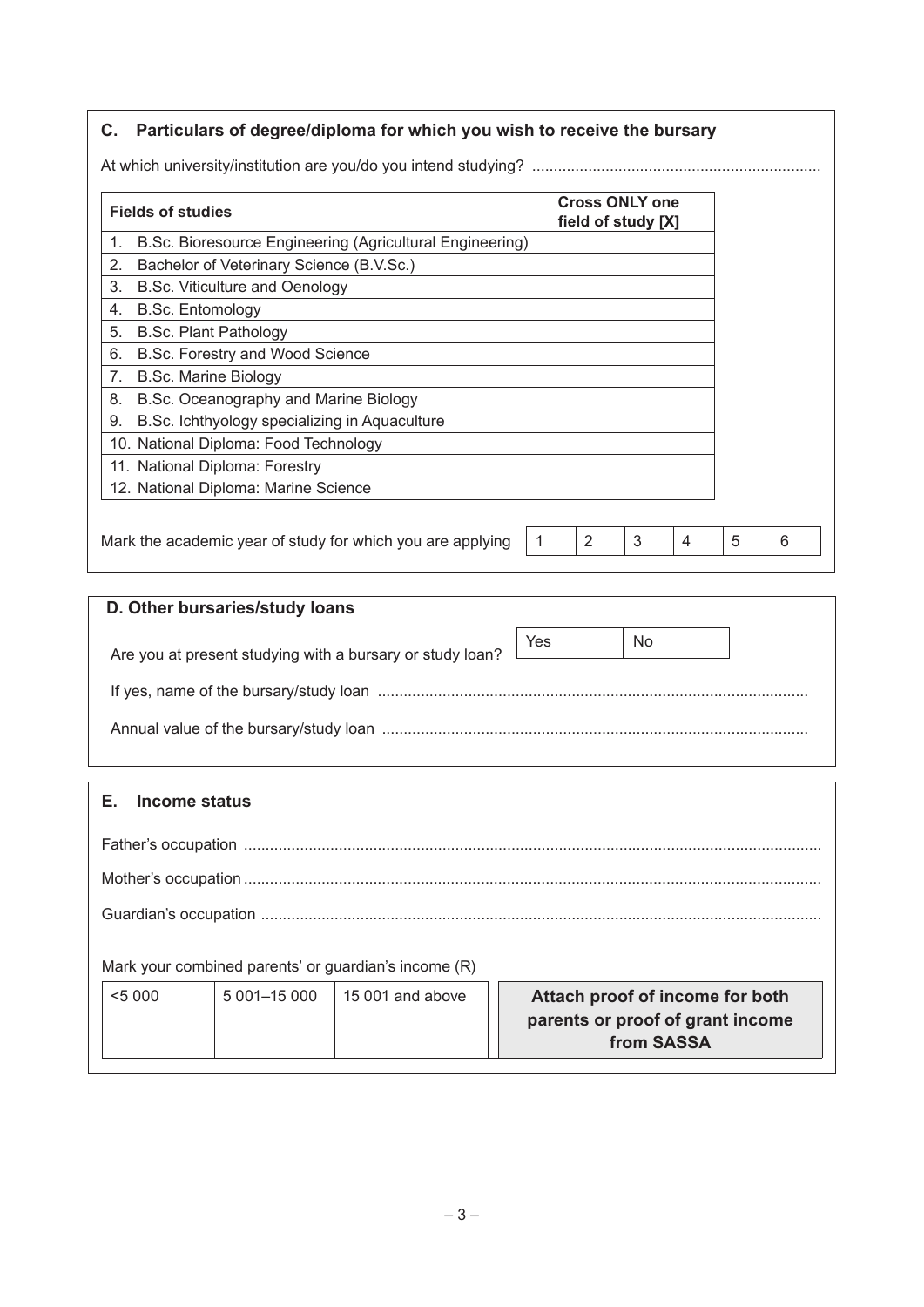| Details about parents/guardian/next of kin<br>F. |        |        |                            |  |  |  |  |
|--------------------------------------------------|--------|--------|----------------------------|--|--|--|--|
|                                                  |        |        |                            |  |  |  |  |
|                                                  |        |        |                            |  |  |  |  |
| Identity number                                  |        |        |                            |  |  |  |  |
| Relationship                                     | Mother | Father | Other, specify             |  |  |  |  |
|                                                  |        |        |                            |  |  |  |  |
| Postal address                                   |        |        | <b>Residential address</b> |  |  |  |  |
|                                                  |        |        |                            |  |  |  |  |
|                                                  |        |        |                            |  |  |  |  |
|                                                  |        |        |                            |  |  |  |  |
|                                                  |        |        |                            |  |  |  |  |
| Postcode                                         |        |        | Postcode                   |  |  |  |  |
|                                                  |        |        |                            |  |  |  |  |
|                                                  |        |        |                            |  |  |  |  |
|                                                  |        |        |                            |  |  |  |  |
|                                                  |        |        |                            |  |  |  |  |

 $\overline{\phantom{a}}$ 

## **G.** Documentation

Please attach certified copies of the following:

- ❖ Identity document
- ❖ Certificates of qualifications
- ❖ Academic records/Grade 12 results
- ❖ Source of income/family income or proof of grant income from SASSA
- ❖ Admission letter
- Death certificates (if applicable)